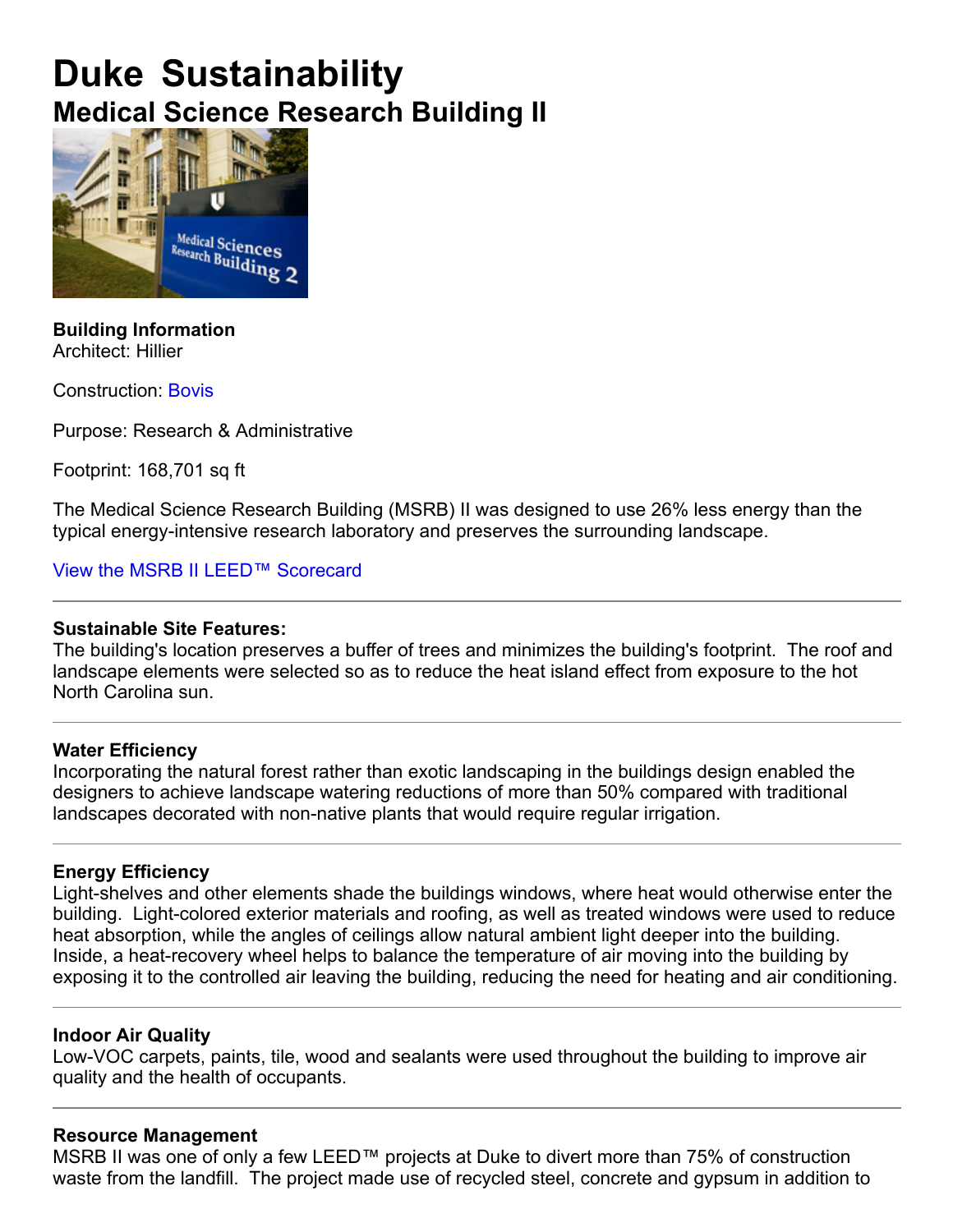#### **Integration of Sustainability in Design & Construction Process**

As a research and laboratory space, commissioning of fume hoods to ensure efficiency was a critical step. The building also uses Green Seal approved housekeeping chemicals and microfiber mops to maintain the exceptional indoor air quality.